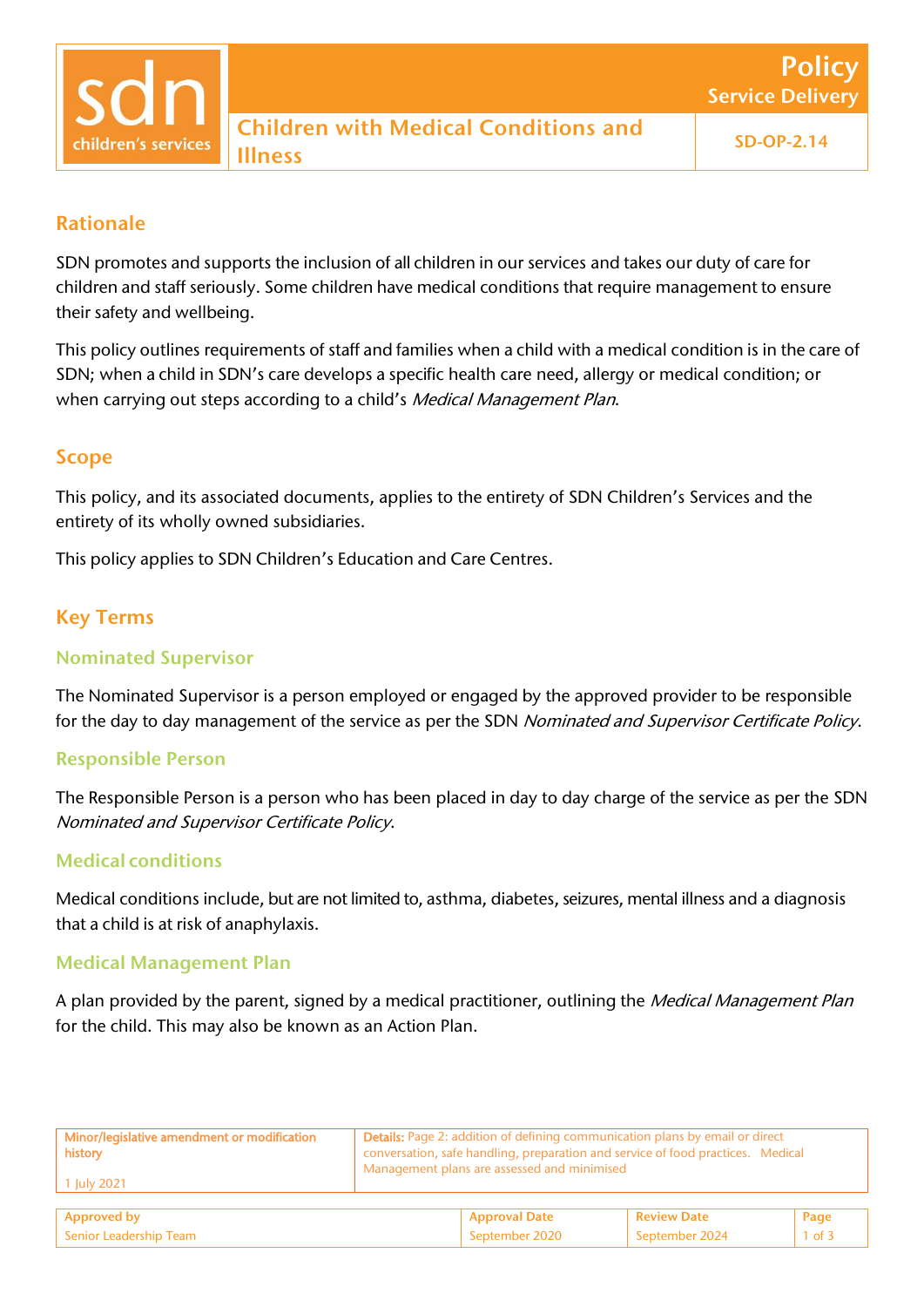# Risk Minimisation Plan

A plan prepared in consultation with the parents of a child to ensure any risk related to the child's specific health care need, allergy or relevant medical condition is assessed and minimised.

### Communication Plan

A plan established to ensure that a child's parent communicates (either by email or direct conversation with staff) and documented with the service of any changes to the *Medical Management Plan*; and the service will respond to these changes

### Prescription medication

Medication prescribed by a medical practitioner.

#### Non prescribed medication

Medication purchased over the counter (from a pharmacy/chemist) and has a pharmacy dispensing label.

#### Emergency medication

Administration of medication for asthma and anaphylaxis without authorization in response to an emergency situation.

#### **Policy**

SDN will enrol children with medical conditions in our services. Where a child's medical condition cannot be managed safely, based on SDN's assessment and resources, we will explore all available options to support the family and child as far as is reasonably expected by non-medically trained staff.

SDN will provide a copy of SDN's Administration of Medication to Children Procedure to all parents at enrolment, and a copy of the *Children with Medical Conditions Policy* to the parent of a child enrolled at the service with a medical condition.

SDN will plan with the family, for the safe, effective care and health management of children who have a medical condition when they are to be in the care of SDN. This also applies to children who are diagnosed during their time with SDN.

The child's family will provide SDN with any relevant information about the child medical's condition and work with the service to complete a Risk Minimisation and Communication Plan. All necessary medication will be paid for and provided by the child's family.

No child will be taken into care without the appropriate medication and action plan (if required). This is extended to children who are diagnosed whilst in care.

SDN will ensure that practices and procedures in relation to the safe handling, preparation, consumption and service of food are developed and implemented in the Service

Training for the management of medical conditions, such as emergency asthma, anaphylaxis and diabetes management, will be provided to SDN staff members.

Medical Management Plans for asthma, anaphylaxis and diabetes management will be prominently displayed for easy reference and included in the relevant child's enrolment record.

| LCHILDREN WITH MEDICAL CONDITIONS AND ILLNESS POLICY. |                      | $SD-OP-2.14$     |                |
|-------------------------------------------------------|----------------------|------------------|----------------|
| Approved by                                           | <b>Approval Date</b> | ' Review Date    | Page           |
| l Senior Leadership Team                              | September 2020       | l September 2024 | 2 of $\bar{3}$ |